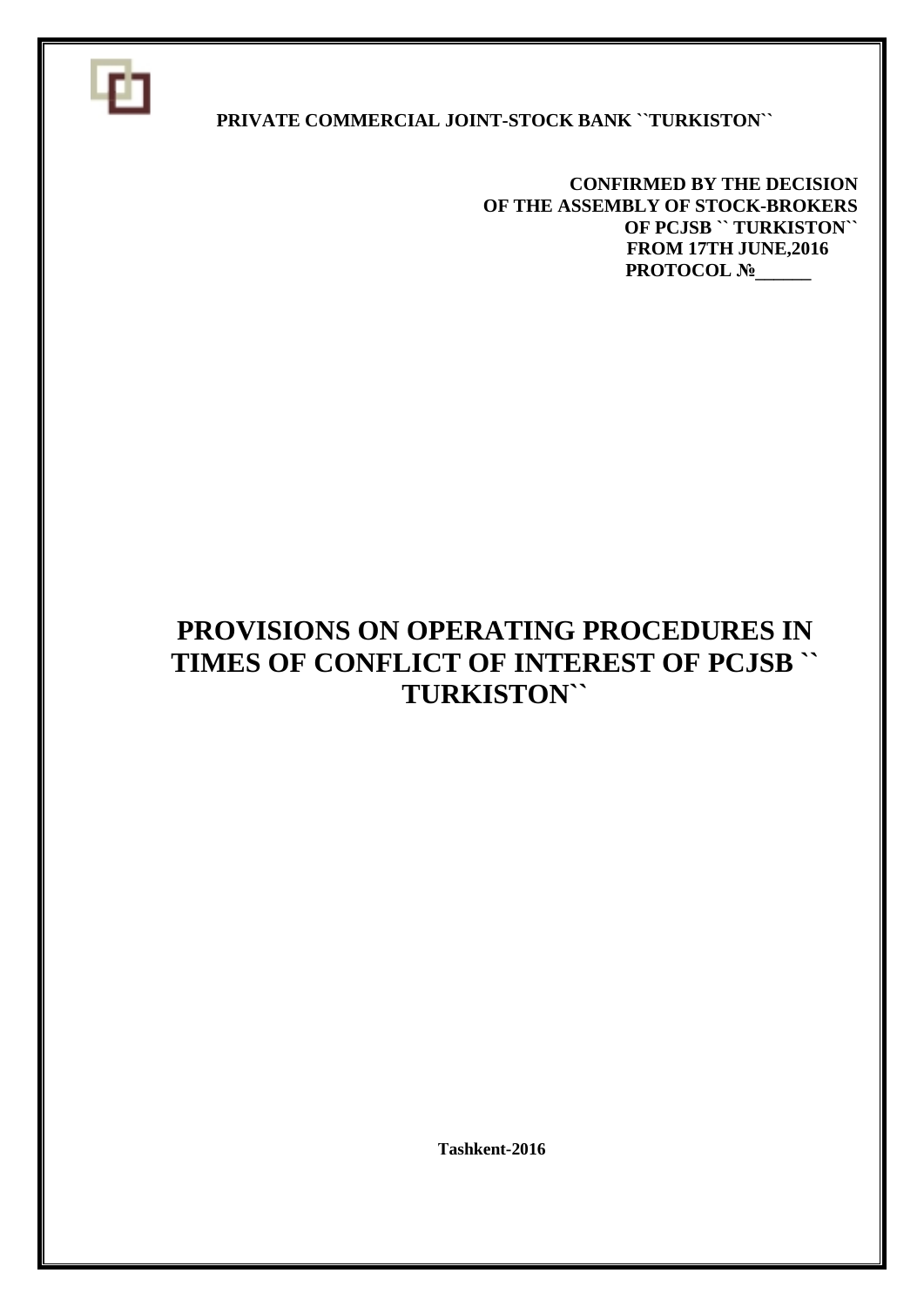## **CONTENT**

| III. PRIMARY PRINCIPLES OF GOVERNANCI IN TIMES OF CONFLICT OF     |  |
|-------------------------------------------------------------------|--|
| IV.REASONS(CONDITIONS) OF APPEARANCE OF CONFLICTS OF INTERESTS  4 |  |
|                                                                   |  |
|                                                                   |  |
|                                                                   |  |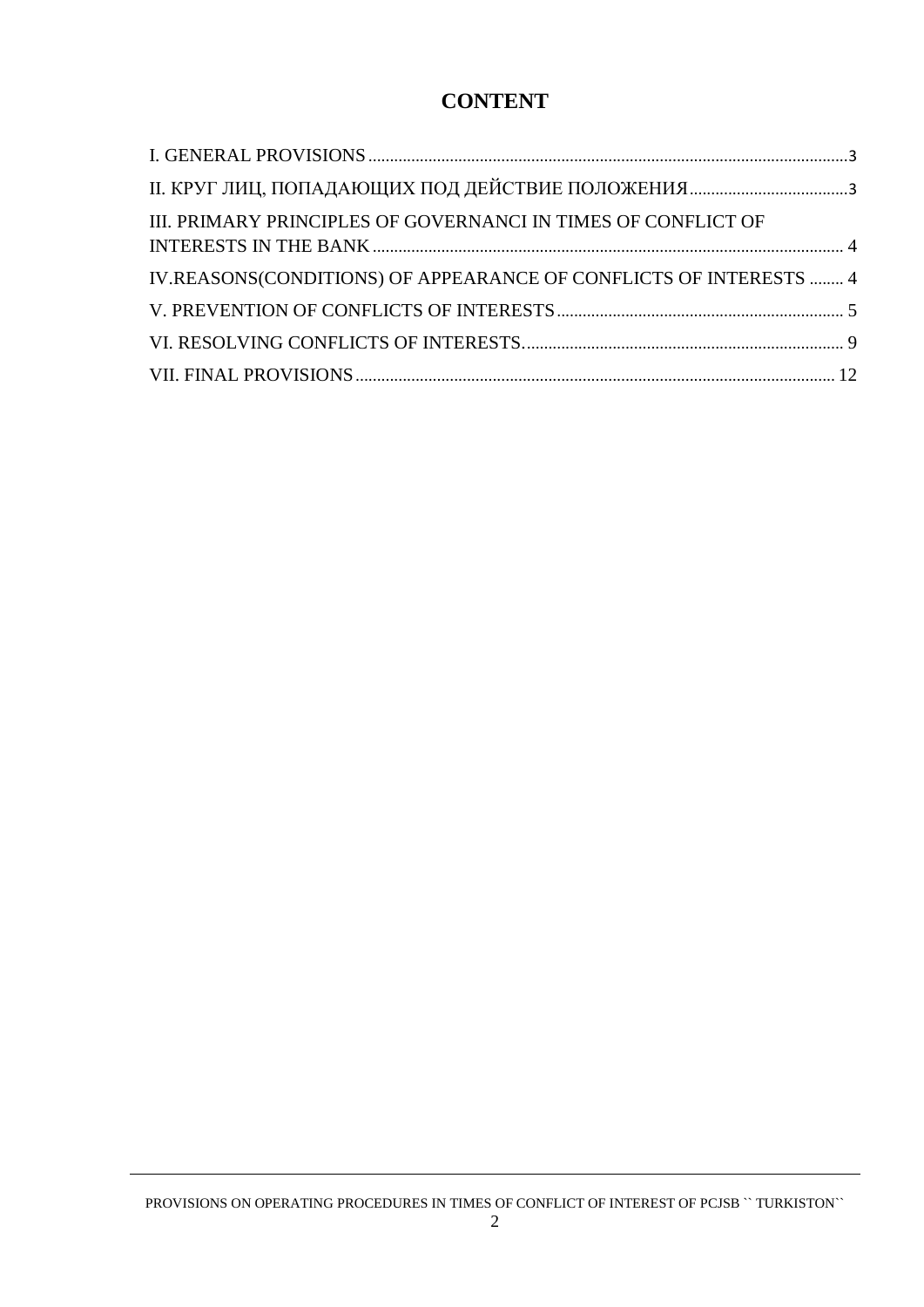#### **I. GENERAL PROVISIONS**

1. 1. The current dividend policy provisions of PCJSB `` Turkiston``( later in the passage The provisions) was worked out in accordance with the existing legislative chamber of the republic of Uzbekistan, `` Rules of the inner control against the legalization of incomes, obtained from criminal activity, and from subsidizing terrorism in commercial banks``( registered by the Department of Justice of the republic of Uzbekistan 21.11.2013 № 2528) by the law of PCJSB `` Turkiston``( later in the passage bank) by Corporate governance principles, confirmed by the protocol of the assembly for the improvement of effectiveness and activity of joint-stock companies as well as modification of the corporate governance from the date 31.12.2016 №9 and other different documentations of the bank and defines operating procedures on resolving in the bank

2. 2. In the course of bank`s activity conflicts of interests may arise due to material and other interests of the bank( its governing and control bodies, authorities and employees) and material and other interests of the creditors, contragents, and other customers( later in the provision clients), when violations of rights and legal interests of shareholders take place as a result of activity or inactivity of the bank.

In addition, the conflict(corporate) of interest may arise between the interests of shareholders of the bank, between of governing bodies and control and shareholders.

3. the current provision will look through the following conditions when conflict of interests arises:

between shareholders with major stocks and minor stocks:

между органами управления Банка и его акционером (акционерами) between governing bodies and shareholders;

between governing bodies and control bodies of the bank, authorities, employees and clients;

between bank and authorities, employees in the course of accomplishment their working obligations .

## **II. People targeted in the provision on operating procedures**

4. The procedures of this provision are targeted at the members of governing bodies and control bodies and all employees of the bank irrespective of their position occupied.

5. All the individuals cooperating with the bank on the basis of civil law contract have to abide by this provision in the cases if their obligations are fixed in the contract with them, in their internal documents or emerging from legislature.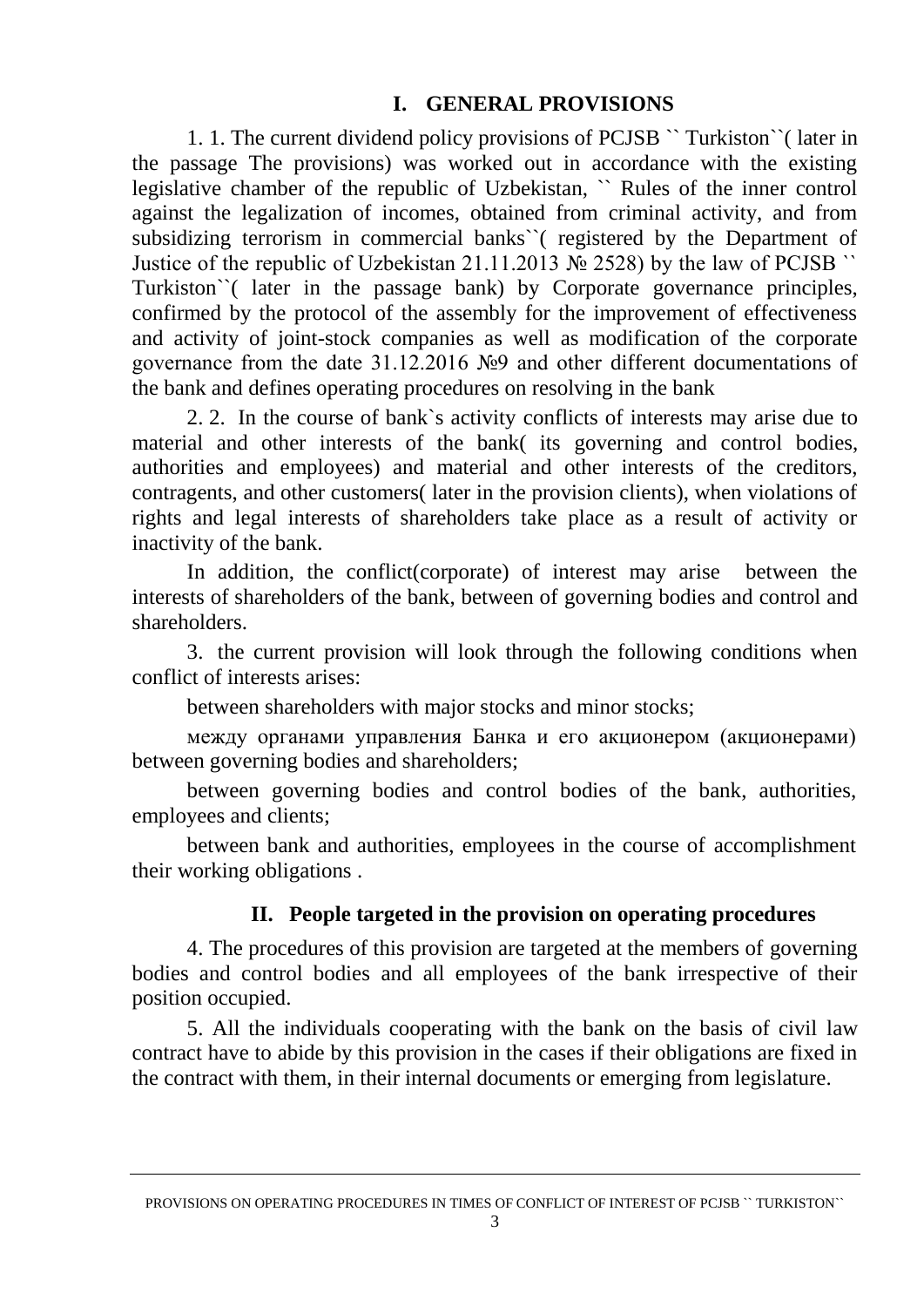## **III. PRIMARY PRINCIPLES OF GOVERNANCI IN TIMES OF CONFLICT OF INTERESTS IN THE BANK**

6. Management of conflict of interests in the bank is based on the following principles:

responsibility to reveal information about real and potential conflict of interests;

individual approach in looking through and assessing reputational risks for the bank when conflict of interests appear and their regulation;

full confidentiality of the process of revelation of information about conflict of interests and their regulation;

maintaining balance between governing bodies and control bodies and employees while tackling conflict of interests;

Protection of an individual from the due to notifying about conflict of interests, revealed timely by employee and regulated( prevented) by the bank

#### **IV. REASONS(CONDITIONS) OF APPEARANCE OF CONFLICTS OF INTERESTS**

7. conflict of interests which arise between shareholders with major and minor stocks, between governing bodies and shareholders are the result of:

noncompliance with rules of legislature, normative acts and internal documents of the bank;

inability of shareholders with minor stocks to influence the activity of the bank and the decisions taken by the board of Supervisors and shareholders assembly significantly;

заключения крупных сделок и сделок с аффилированными лицами, без предварительного согласования уполномоченными органами управления with affiliated individuals, without consent from authorities of governance:

decisions of the governing bodies which bring to deterioration of the financial situation of the Bank;

Not revealing information in accordance with the existing legislature or presenting partial information about the positions in other organizations, about the shares of other shareholder communities

8. conflict of interests which arise between governing bodies and control bodies of the bank, authorities, employees and clients is the result of :

несоблюдения законодательства, учредительных и внутренних документов Банка noncompliance with legislature, \_\_\_\_ and internal documents of the bank;

non-compliance with the principle of priority of interests of shareholders of the bank;

PROVISIONS ON OPERATING PROCEDURES IN TIMES OF CONFLICT OF INTEREST OF PCJSB `` TURKISTON``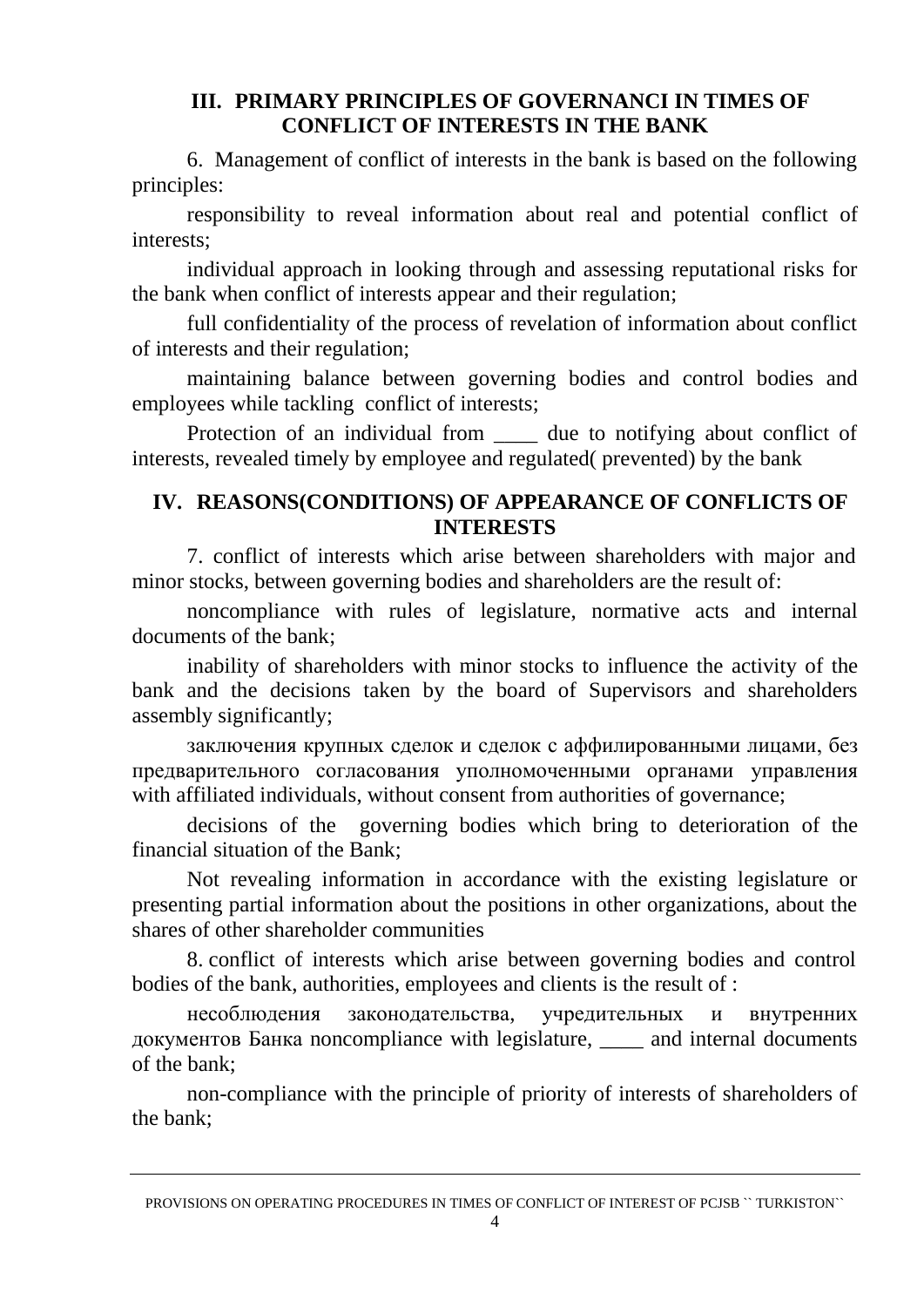noncompliance with the norms of business communication and the principle of professional ethics;

non-accomplishment of the responsibilities by both the bank and clients ;

non-accomplishment of the responsibilities fixed by the legislature and internal documents of the bank .

9. the conflict of interests between the bank and authorities and employees may occur as a result of:

violation of the laws of the legislature and internal documents of the bank;

non-compliance with the norms of business cooperation and professional ethics;

running commercial business, private and by the members of the family;

having financial interests on other organizations with whom bank supports partnership;

occupying a position in another organization or participating in another organization`s governing body;

<span id="page-4-0"></span>Presenting business opportunities to other companies в ущерб interests of the bank and to the benefit of personal interests.

## **V. PREVENTION OF CONFLICT OF INTERESTS**

10. The charter of the bank and its internal documentations define general mechanisms of prevention of conflict of interests.

Current provisions designate measures for prevention of conflict of interests which have to be followed by control bodies, all the authorities and employees of the bank.

11. В целях предотвращения любых видов конфликтов интересов органы управления, органы контроля, должностные лица и сотрудники Банка обязаны with the aim of preventing conflict of interests, governing bodies, control bodies, authorities and employees of the bank must:

comply with the laws of legislature, normative acts, Chamber and internal documents of the bank;

provide sustainable achievement of profits by the bank in short term and long term periods;

ситуаций avoidance of making decisions or behaving in the way that will provoke conflict of interest;

provide with effective governance of the bank;

excluding even the possibility that the bank may get involved in illegal activity including legalization(отмывание) of profits which are obtained by criminal methods or subsidizing terrorism;

provide with absolute full results in delivering services of the bank;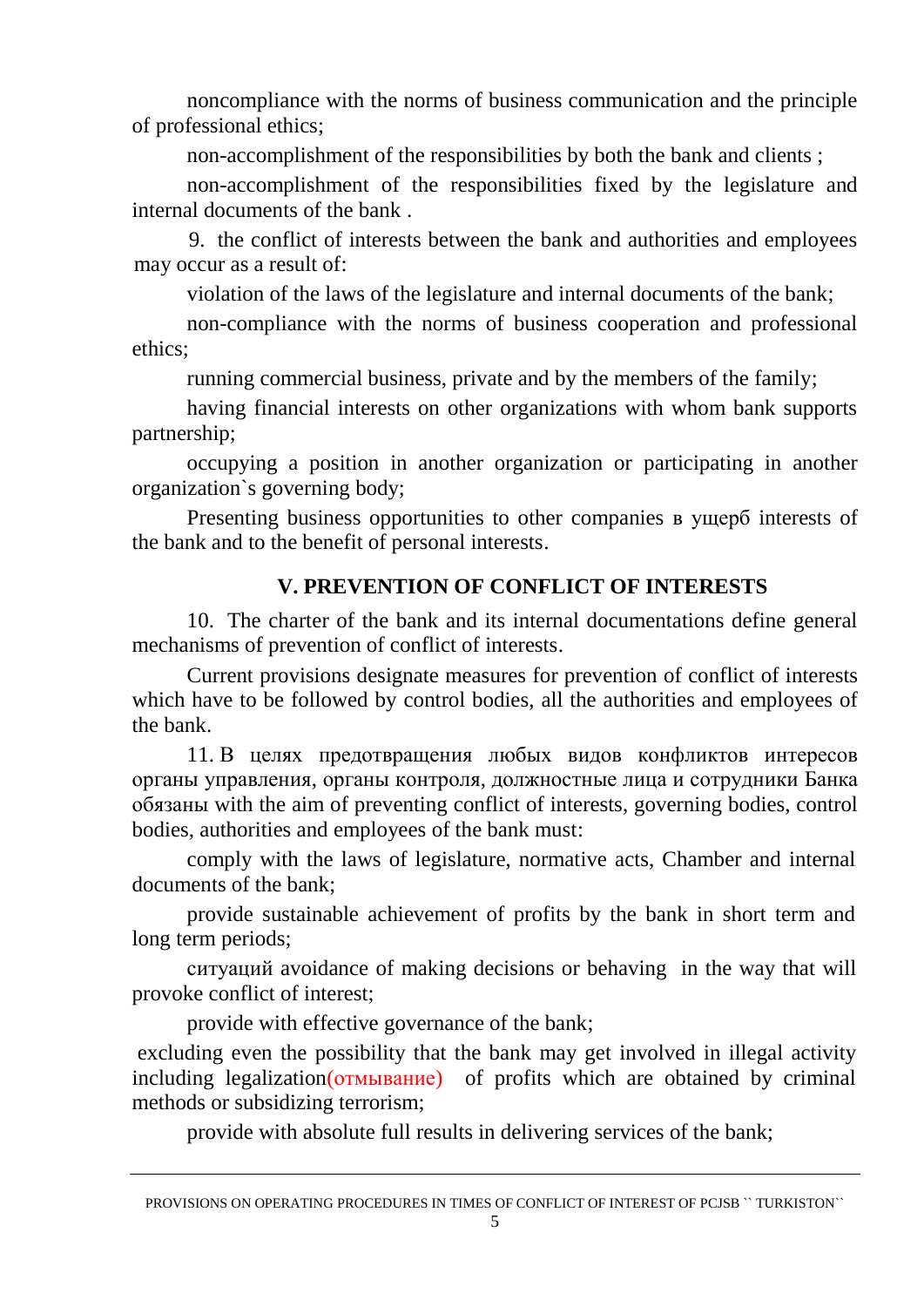ежеквартально report to the governing bodies according to legislature ;

carry out external and internal control according to the Charter and internal documents of the bank;

give out for review of big deals or a range of interconnected deals, the sum of which is higher than fixed in the legislature to the Board of Supervisors of the bank;

governing bodies carry out research on the terms and conditions on which big deals and deals with affiliated individuals may be agreed ;

invite an independent expert to assess market value of the property if necessary, and if the accomplishment of the deal is approved by the Board of Supervisors;

provide with informational accounts about affiliated individuals;

provide a possibility for working out and complying with the terms of deals accomplishment:

а) with affiliated individuals;

б) with shareholders of the bank and their affiliated individuals;

no not carrying out any big deals and deals with affiliated individuals without beforehand approval of the designated for this work authorities of the bank;

not occupying positions in governing and control bodies of other legal entities, without consent of higher authorities of the bank;

revealing information about activity of the bank in accordance with the demands of the existing legislature and other further information according to `` Provisions on informational policy of PCJSB `` Turkiston``;

being responsible for validity of the accounting and other published information, which are presented to the shareholders of the bank, control and supervising bodies and other interested individuals including advertising agents;

working out and improving measures on avoiding usage of information in the bank with personal motives by individuals who have access to this information;

check validity and objectiveness of negative information about the bank presented in mass media on time. React to the negative and invalid information about the bank on time;

participate in finding out all the drawbacks of the internal control of the bank

guarantee adequacy of the paid remuneration to members of the governing body and control financial condition of the bank, also collate how much the results achieved correspond to the planned outcomes;

comply with principles of professional and cooperative ethics.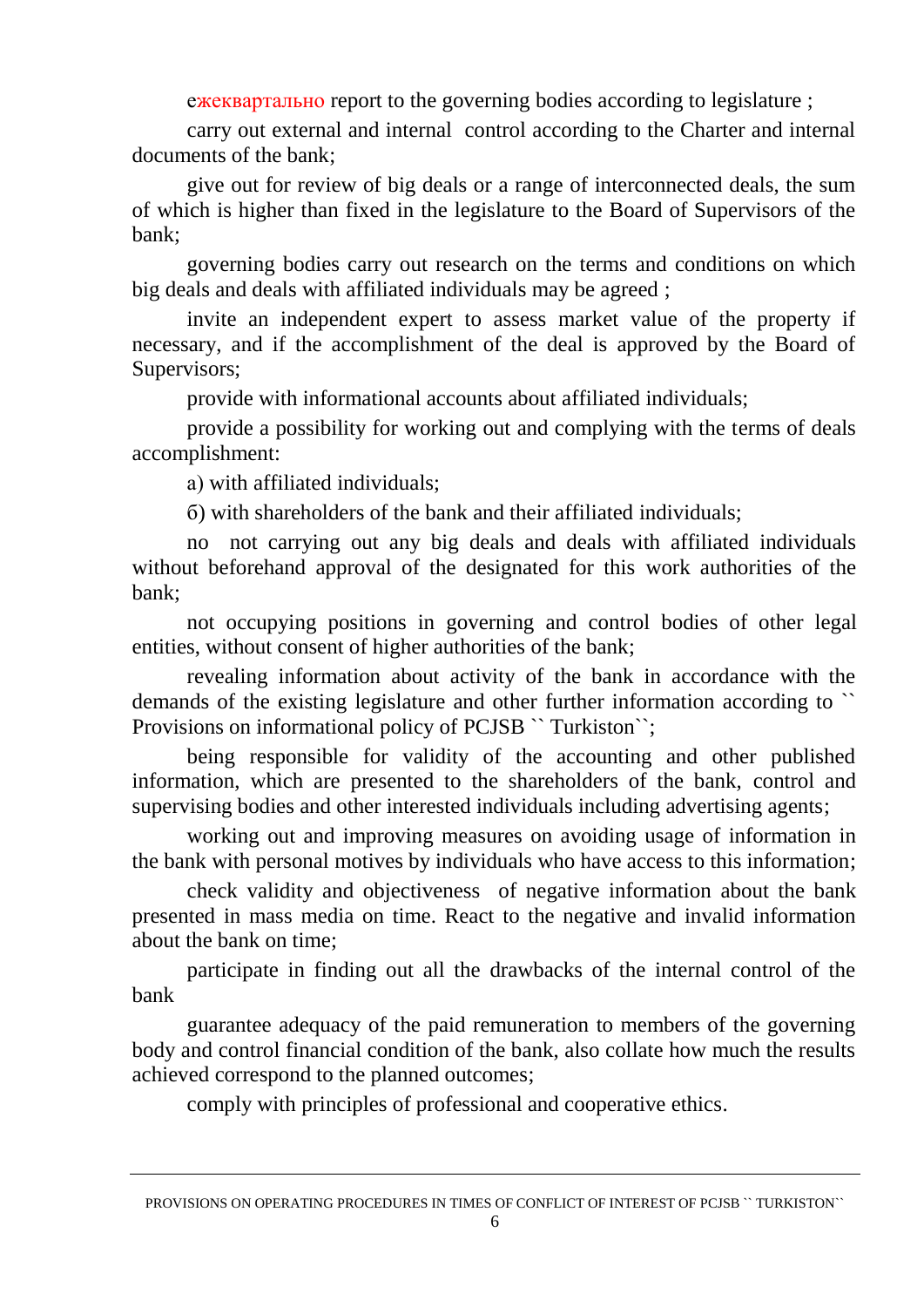12. in order to avoid conflict of interests between shareholders of the bank, also between governing and control bodies, authorities, employees and its shareholders, they all must:

comply with regulations on the rights of major and minor shareholders, fixed in the law `` About shareholder societies and protection of rights of shareholders", normative acts, charter and internal documents of the bank;

обеспечить своевременное доведение до акционеров информации, подлежащей раскрытию в соответствии с законодательством inform about necessary for revelation data to the shareholders on time ;

своевременно выплачивать начисленные дивиденды pay dividends on time;

give information on the issues that may become contradicting to shareholders;

out about the deals which are carried out by interested members of governing bodies of the bank while obtaining shares of the competitor bank, also when these interested individuals participate in these deals ;

attempt to choose independent members to the board of Supervisors in order ot pledge objectiveness, balance and independence of the decisions taken.

13. in order to avoid conflict of interests between shareholders of the bank, also between governing and control bodies, authorities, employees and its shareholders, they all also must:

present information about bank at the set order and time;

strictly abide by the rules while using confidential and other information;

trade or provide services and receive payments from clients in the amount fixed in mutually agreed contracts, or according to tariffs, the information about which is open to public;

not let the deals between the bank and individuals who can negatively affect the reputation of the bank take place;

provide professional and conscientious bank services to permanent clients;

not let employees to use the situation in their own interests when the mistake or errors of the client in construction of the contract is obvious. If there are cases of mistakes, employee must immediately take rational decisions to tackle this problem and inform the client about the mistake ;

вопросу pledge that recommendations given to clients are based on correct, conscientious analysis of the current issue;

Improve the system of storing created, obtained or accumulated in the process of activity of the bank information. Guarantee that this information which is considered working or commercial secret of the bank won`t be the subject of selling, copying, exchange and other types of spreading.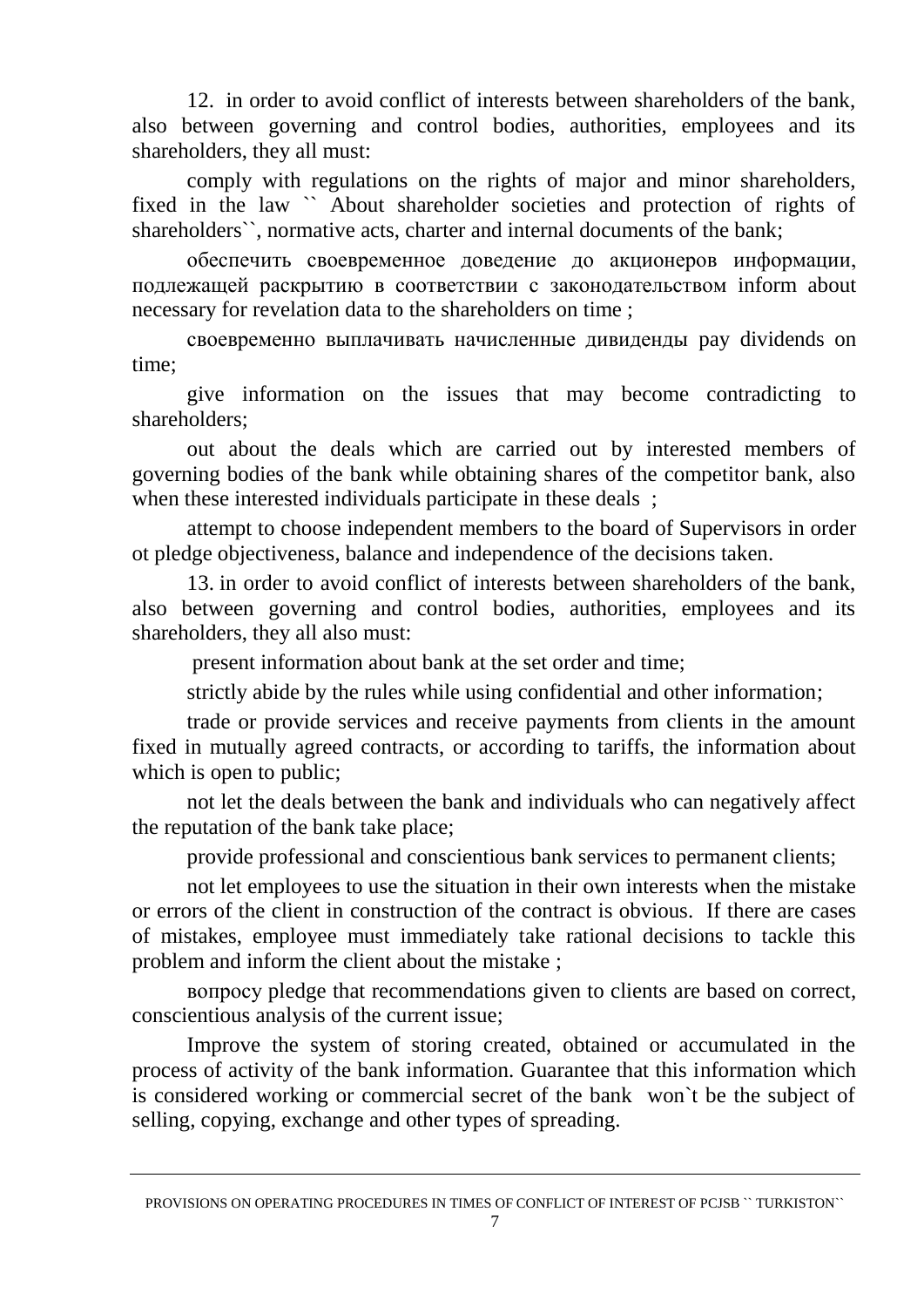14. in order to avoid conflict of interests between authorities, employees while fulfilling their working tasks, they all must:

comply with norms of business communication and principles of professional ethics;

sign contracts in the fixed order;

notify the higher authorities or governing bodies about obtaining shares of the competitor organization;

notify higher authorities about the situations which can contribute their share in arising conflict of interests on time;

notify higher authorities in a written form about organizations in which the higher authority or his/her family members have financial interest and with which bank intends to start commercial cooperation/activity;

avoid any activity which directly influences on the relationship between bank and organizations where higher authority or his/her family members have financial interest or are affiliated individuals;

have a beforehand permission from the higher authorities of the bank to participate in governing bodies of other organizations, the interests of which may contradict to the interests of the bank;

inform the higher authority about the intention to work in cooperation with another organization , and that this work doesn't contradict the interests of the bank .

## **VI. RESOLVING CONFLICTS OF INTERESTS**

15. governing and control bodies, authorities and employees of the bank have to take досудебные measures with the aim to find legal and fully justified solutions serving the interests of the bank in order ot resolve conflict of interests.

16. authorities must provide account and timely review of all the letters, applications, demands of shareholders and clients, which are delivered in the name of governing or control bodies, corporate secretary and structural subdivisions

17. Corporate secretary of the bank (if there is an assigned position0 or specially designated for this position employee is responsible for accounts of the corporate conflicts. Corporate secretary of the bank (if there is an assigned position or specially designated for this position employee gives first assessment to the corporate conflict, prepares necessary documents on the issue, and with the consent of the Board of Supervisors gives this document to the division which is related to this conflict.

18. Corporate secretary of the bank (if there is an assigned position) or specially designated for this position employee analyses frequently arising issues, makes decisions about presenting necessary information to the participants of the conflict or gives suggestions to the bodies responsible about changes necessary in the inner order and instructions with the aim to resolve the reasons of the conflict.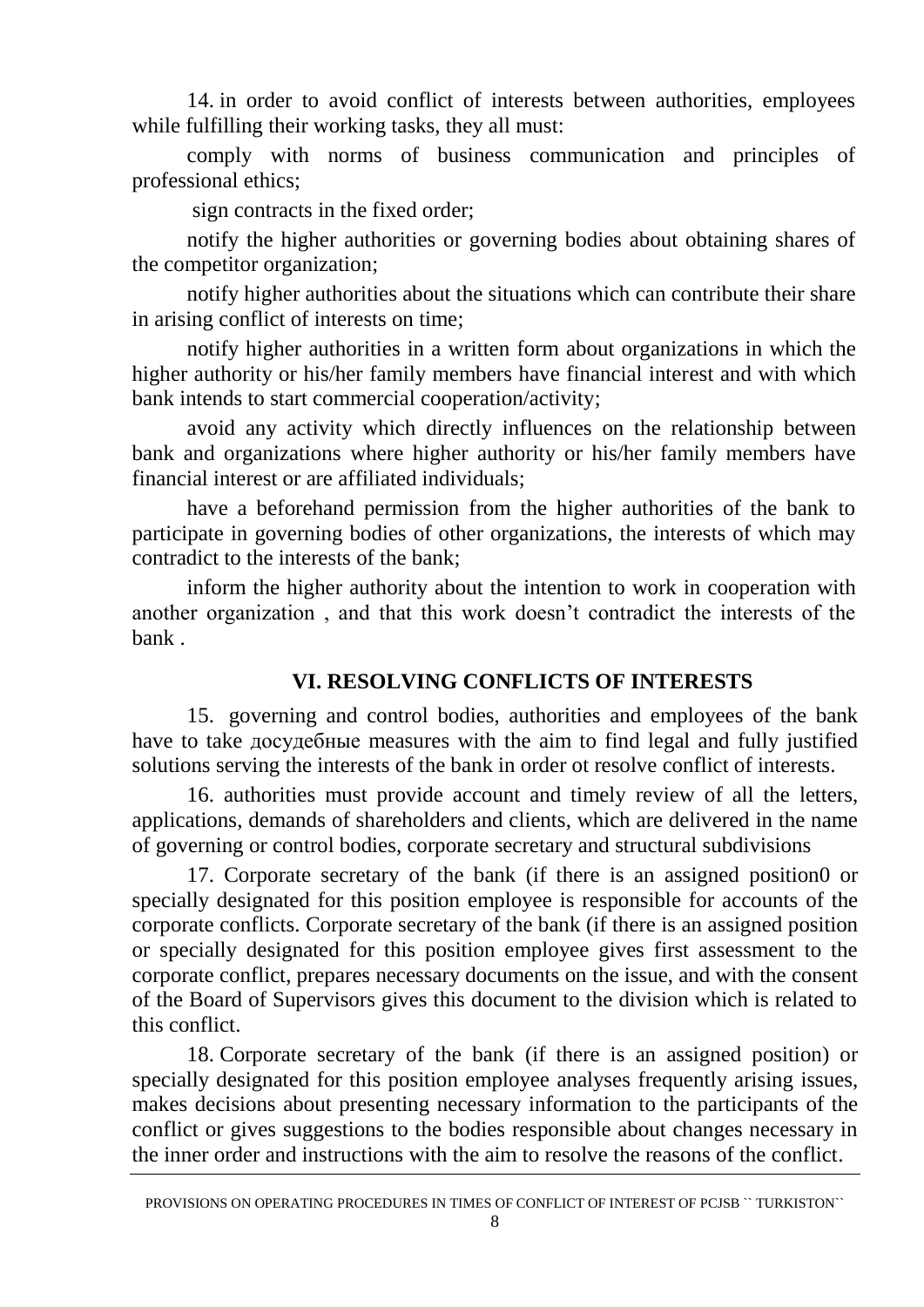19. The employee who received information about conflicting situation from the client or other sources of information has to inform about it the higher authorities timely. If the conflict is not solved within the structural subdivision, the head of the subdivision should present information about conflict, its origins and measures been taken to the chairman of executive chamber or his deputy chairman within one working day. The chairman of executive chamber or his deputy chairman define terms of resolving the conflict and one person who will be responsible for this task. The commission for resolving conflict of interests may also be organized if necessary.

20. Уполномоченное лицо takes all the measures to resolve conflict of interests. If the conflict isn't solved by them, the chairman of the Governance of the bank puts a question into discussion in the governance body and informs the Chairman of the Board of Supervisors about conflict of interests

21. This information is then looked through by the committee which is created for finding out and solving conflicting situations together with the Board of Supervisors.

22. Information about the conflict on the stage which contradicts the interests and reputation of the chairman of Governance of the bank or his deputies, is handed in to the Board of Supervisors within three working days so that the Board will define terms of resolving the conflict.

23. . The Board of Supervisors or executive chamber of the bank may work out new document, or include relevant changes, if as a result of viewing the conflict, the changes or new amendments will be necessary in existing internal documentation of the bank.

24. In order to resolve any type of conflict, governing bodies of the bank must :

swiftly define emerging conflicts of interests and their reasons;

clearly distinguish between competence and responsibility of governing bodies of the bank;

an authority of the bank responsible for the conflict or create commission on the conflict;

define the positions of the bank in a maximally short period of time, make relevant decisions and inform the opposing side about the resolutions;

give clear and full explanation of the position of the bank in the conflict ot the other side, meanwhile the message or request or demands of the participant of the conflict may only be approved on the basis of legislature, normative acts, charter and internal documentation, approved by the assembly of shareholders ;

the authority responsible for the conflict may immediately inform if the conflict is connected with his personal interests or the interests of his/her family members;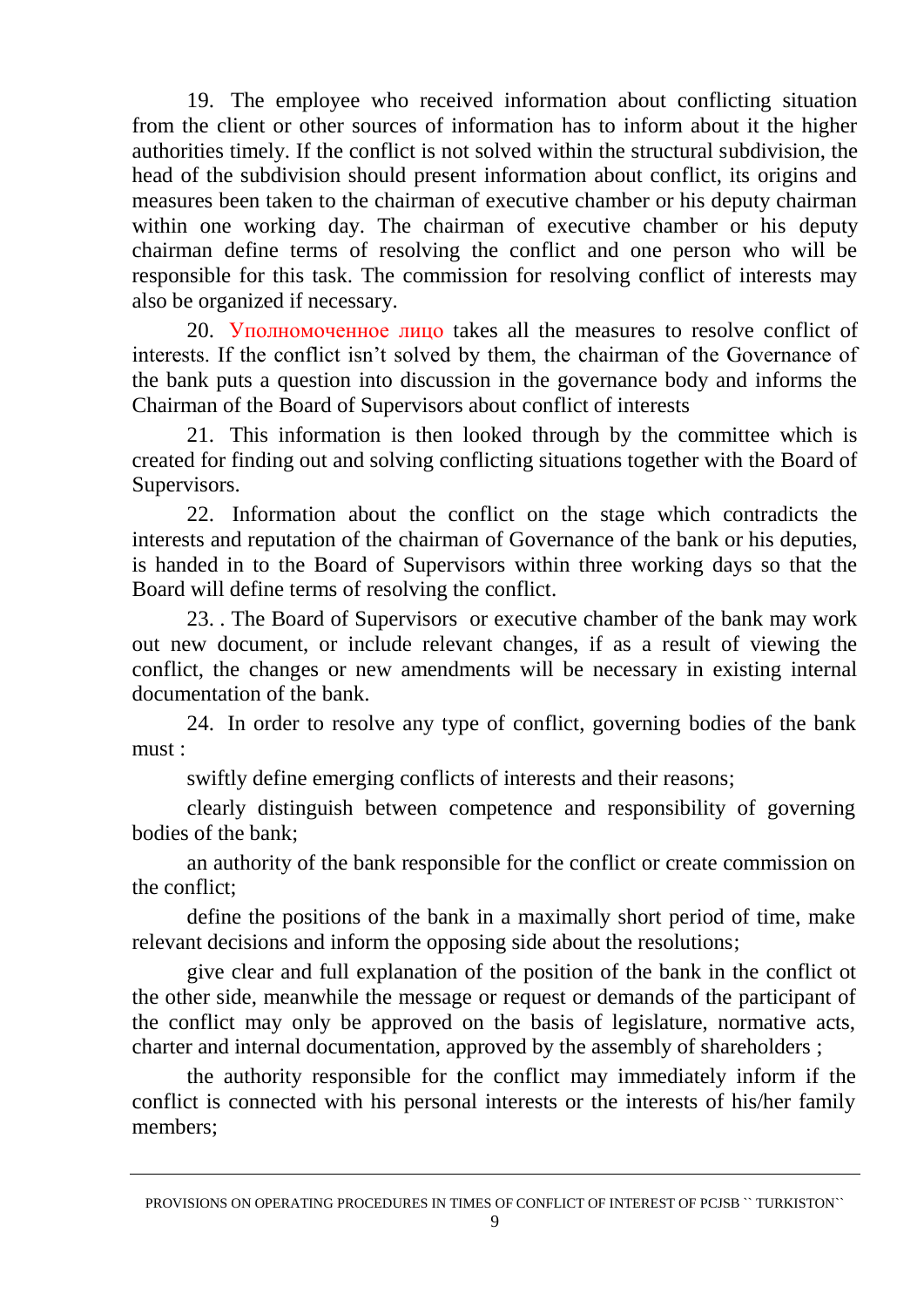create conditions so that the individuals whose interests are violated or may be violated will not participate in making decisions to resolve conflict.

25. in order to resolve conflict between shareholders, between governing bodies of the bank and shareholders:

independent member of the Board of Supervisors may become посредник in order to resolve conflict between shareholders of the bank;

authority defined or other responsible bodies of the bank may participate in negotiations between shareholders, give all the information and documents they possess relevant to the conflict to shareholders, and also see the norms of legislature, charter and internal documents of the bank ;

bodies or individuals responsible for resolving conflict give advice and recommendations to shareholders, prepare documents about resolving conflict so that shareholders will sign, and take responsibility in the name of the bank in the scope of their competence to resolve conflicts of shareholders ;

governing bodies of the bank must help to realize the decisions on resolving corporate conflicts in the scope of their competence and contribute to the fulfillment of contracts signed in the name of the bank with the participants of the conflict. Bank must suggest resolving conflict and propose its terms according ot which bank can satisfy the needs of the participant of the conflict if there is no conflict between bank and the participant of the conflict on the issue of their responsibilities, but there are disagreements about terms, ways, deadlines and other conditions of the agreement ;

если согласие Банка удовлетворить требование акционера сопряжено с необходимостью accomplishment of the acts of the side according ot the legislature charter and other internal documents of the bank, the bank informs about terms and also information necessary for the fulfillement of these terms( for example the amount of salary for the preparation of the requested by shareholders ocuments or bank requisitions and etc.).

26. this document is not iсчерпывающим . each concrete situation may require its own way of regulation and resolution depending on the sector in which the conflict arises.

#### **VII. FINAL PROVISIONS**

<span id="page-9-0"></span>27. This summary, together with modifications and amendments to the summary are confirmed by the decision of the assembly of stock-brokers in the vote by the principle simple majority is right

3. 28. Should individual articles of the current summary become contradictory to the legislature of the Republic of Uzbekistan/ Bank`s Charter, these articles will be considered legally invalid and the issues regulated by these articles must be regulated in accordance with the legislature of the Republic of

PROVISIONS ON OPERATING PROCEDURES IN TIMES OF CONFLICT OF INTEREST OF PCJSB `` TURKISTON``